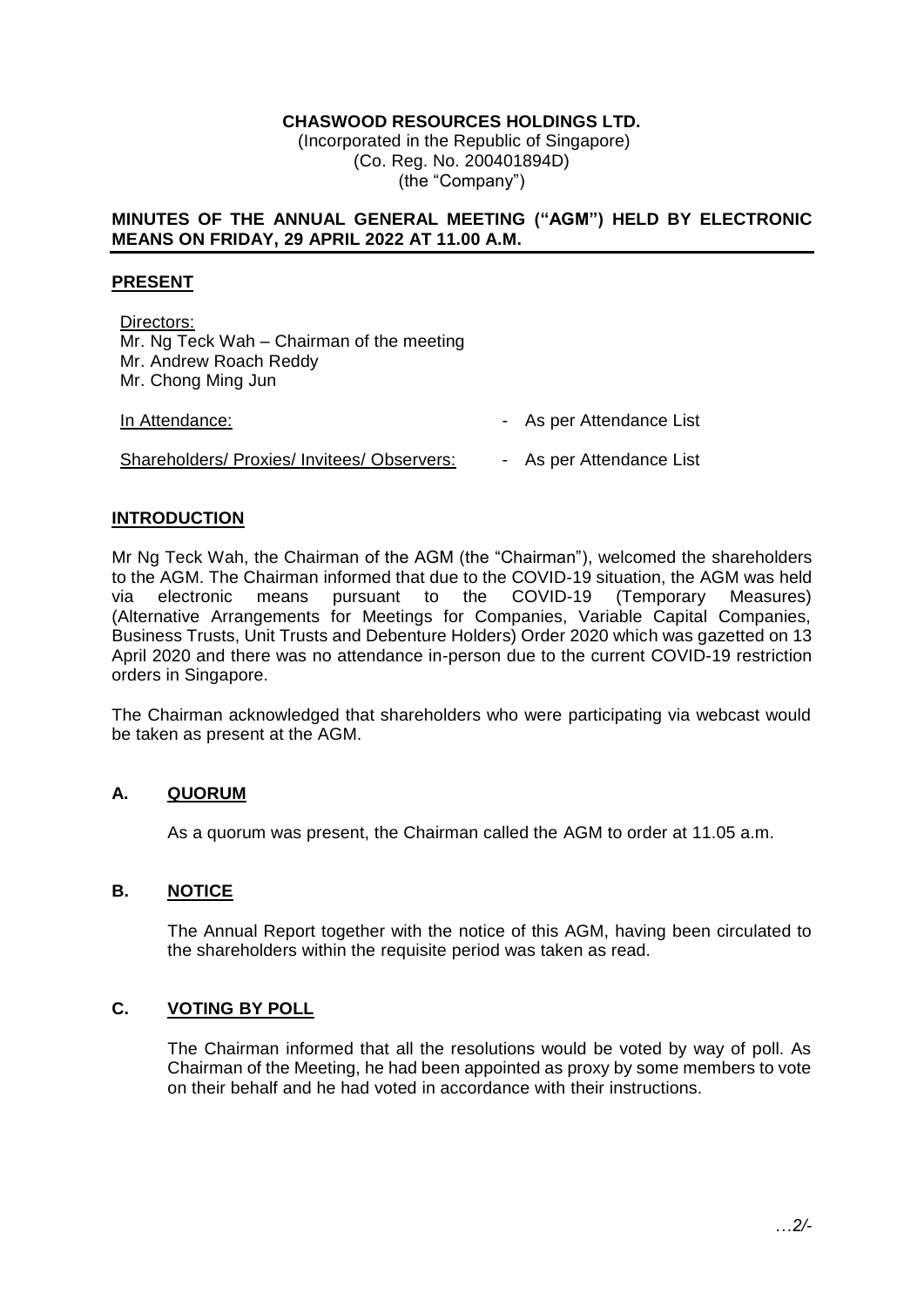The polling agent, Tricor Barbinder Share Registration Services had counted the proxy votes received as at the cut-off date on 27 April 2022 at 11.00 a.m. and the independent scrutineers, Entrust Advisory Pte. Ltd. had verified the results of the polls.

The results of the polls would be announced once the proposed resolutions had been formally tabled.

## **D. PRE-SUBMITTED QUESTIONS FROM SHAREHOLDERS**

The Chairman informed that the Company had received questions from Securities Investors Association (Singapore) ("SIAS") on 19 April 2022. The Company had addressed these questions via an announcement released on the SGXNet on 25 April 2022. The announcement was also made available on the Company's website.

The Chairman proceeded to put the following proposed resolutions at the AGM and announce the results of the polls.

## **E. ORDINARY BUSINESS**

#### **ORDINARY RESOLUTION 1**

**AUDITED FINANCIAL STATEMENTS OF THE COMPANY FOR THE FINANCIAL YEAR ENDED 31 DECEMBER 2021 TOGETHER WITH THE DIRECTORS' STATEMENT AND INDEPENDENT AUDITORS' REPORT** 

The verified results of the vote were as follows:

| <b>Resolution 1</b>      | <b>Number of shares</b> | Percentage |
|--------------------------|-------------------------|------------|
| <b>FOR</b>               | 125,085,357             | 100%       |
| AGAINST                  |                         | 0%         |
| Total No. of Valid Votes | 125,085,357             | 100%       |

The Chairman declared Ordinary Resolution 1 carried.

#### **ORDINARY RESOLUTION 2**

## **DIRECTORS' FEES OF S\$80,000 FOR THE FINANCIAL YEAR ENDING 31 DECEMBER 2022, PAYABLE QUARTERLY IN ARREARS**

The verified results of the vote were as follows:

| <b>Resolution 2</b>      | <b>Number of shares</b> | Percentage |
|--------------------------|-------------------------|------------|
| <b>FOR</b>               | 125,085,357             | 100%       |
| AGAINST                  |                         | $0\%$      |
| Total No. of Valid Votes | 125,085,357             | 100%       |

The Chairman declared Ordinary Resolution 2 carried.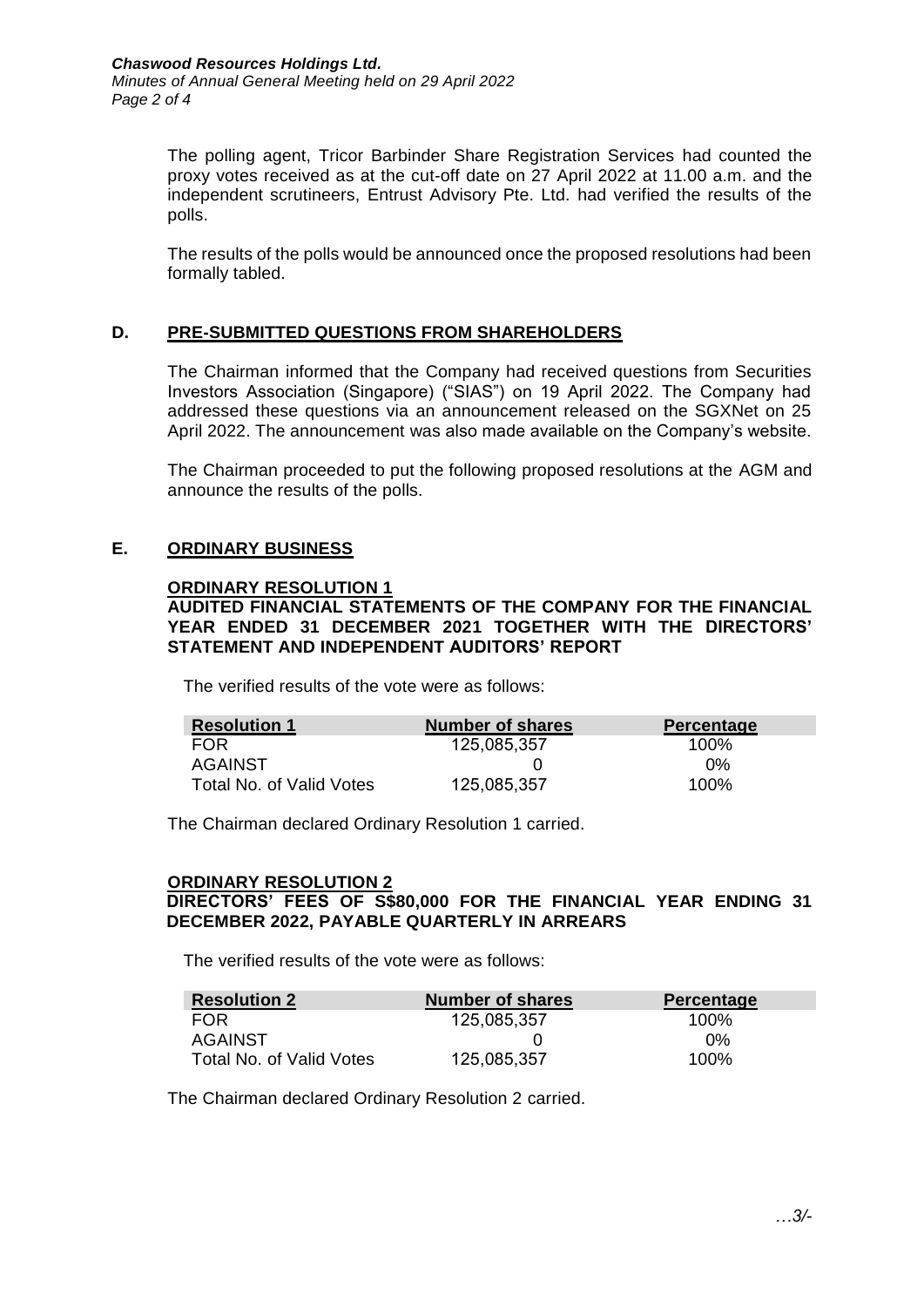#### **ORDINARY RESOLUTION 3 RE-ELECTION OF MR CHONG MING JUN, AS A DIRECTOR OF THE COMPANY PURSUANT TO ARTICLE 89 OF THE COMPANY'S CONSTITUTION**

The verified results of the vote were as follows:

| <b>Resolution 3</b>      | <b>Number of shares</b> | <b>Percentage</b> |
|--------------------------|-------------------------|-------------------|
| <b>FOR</b>               | 125,085,357             | 100%              |
| AGAINST                  |                         | $0\%$             |
| Total No. of Valid Votes | 125,085,357             | $100\%$           |

The Chairman declared Ordinary Resolution 3 carried.

#### **ORDINARY RESOLUTION 4**

## **RE-ELECTION OF MR ANDREW ROACH REDDY, AS A DIRECTOR OF THE COMPANY PURSUANT TO ARTICLE 89 OF THE COMPANY'S CONSTITUTION**

The verified results of the vote were as follows:

| <b>Resolution 4</b>      | Number of shares | <b>Percentage</b> |
|--------------------------|------------------|-------------------|
| <b>FOR</b>               | 125,085,357      | 100 <sup>%</sup>  |
| AGAINST                  |                  | $0\%$             |
| Total No. of Valid Votes | 125,085,357      | 100%              |

The Chairman declared Ordinary Resolution 4 carried.

#### **ORDINARY RESOLUTION 5 RE-APPOINTMENT OF AUDITORS**

The verified results of the vote were as follows:

| <b>Resolution 5</b>      | <b>Number of shares</b> | <b>Percentage</b> |
|--------------------------|-------------------------|-------------------|
| <b>FOR</b>               | 125,085,357             | 100%              |
| AGAINST                  |                         | በ%                |
| Total No. of Valid Votes | 125,085,357             | 100%              |

The Chairman declared Ordinary Resolution 5 carried.

## **F. SPECIAL BUSINESS**

## **ORDINARY RESOLUTION 6 AUTHORITY TO ISSUE SHARES**

The verified results of the vote were as follows:

| <b>Resolution 6</b>      | <b>Number of shares</b> | <b>Percentage</b> |
|--------------------------|-------------------------|-------------------|
| <b>FOR</b>               | 125,085,357             | 100%              |
| AGAINST                  |                         | 0%                |
| Total No. of Valid Votes | 125,085,357             | $100\%$           |

The Chairman declared Ordinary Resolution 6 carried.